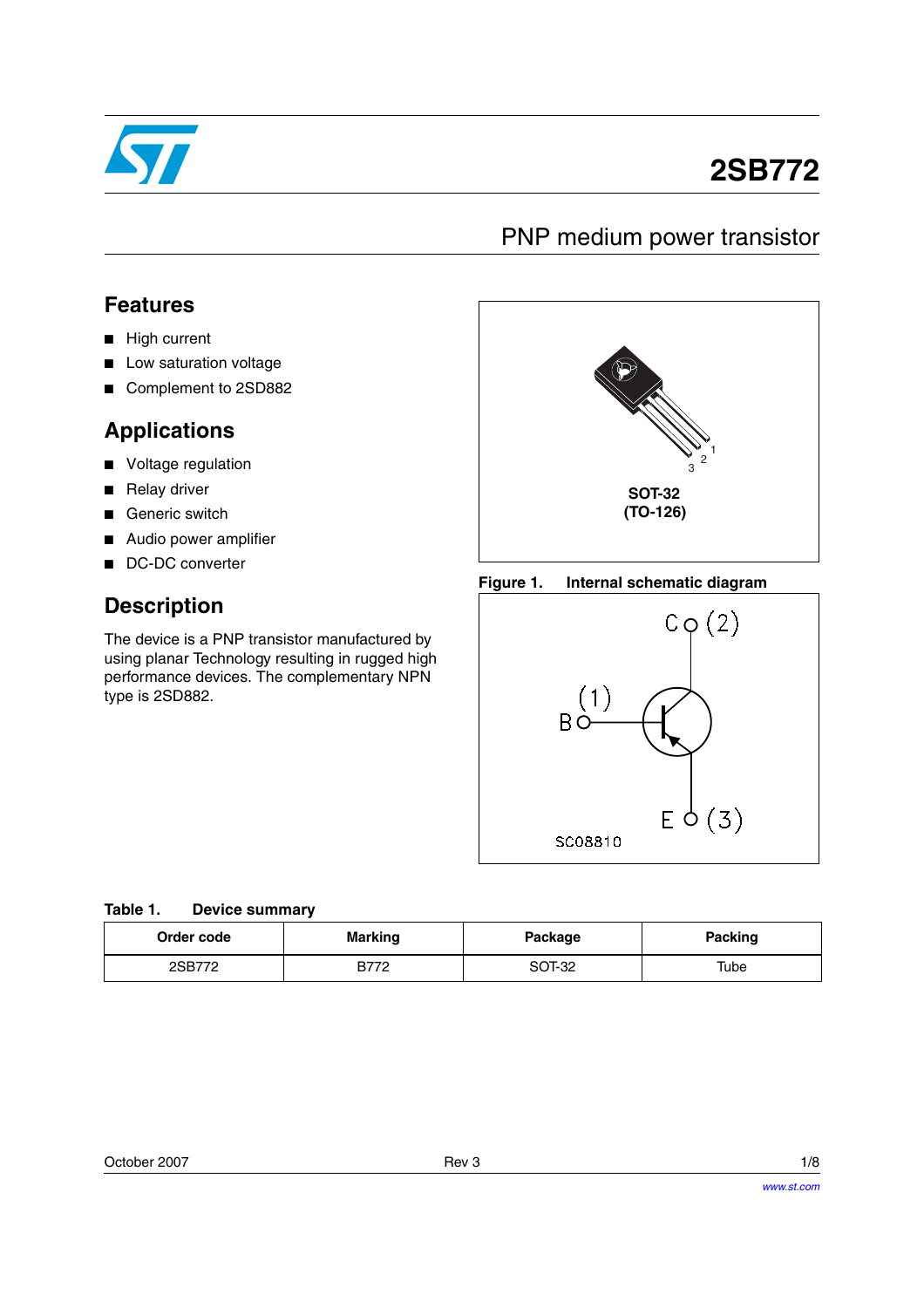# **1 Absolute maximum ratings**

| Table 2. |  | Absolute maximum rating |  |
|----------|--|-------------------------|--|
|----------|--|-------------------------|--|

| Symbol                    | <b>Parameter</b>                          | Value        | Unit |
|---------------------------|-------------------------------------------|--------------|------|
| V <sub>CBO</sub>          | Collector-base voltage ( $I_F = 0$ )      | $-60$        | v    |
| V <sub>CEO</sub>          | Collector-emitter voltage ( $I_B = 0$ )   | $-30$        | v    |
| V <sub>EBO</sub>          | Collector-base voltage ( $I_C = 0$ )      | -5           | v    |
| I <sub>C</sub>            | Collector current                         | -3           | Α    |
| $I_{CM}$                  | Collector peak current $(t_P < 5ms)$      | -6           | A    |
| l <sub>B</sub>            | Base current                              | $-1$         | Α    |
| <b>I<sub>BM</sub></b>     | Base peak current $(t_P < 5ms)$           | -2           | Α    |
| $P_{TOT}$                 | Total dissipation at $T_c = 25^{\circ}$ C | 12.5         | w    |
| $\mathsf{T}_{\text{STG}}$ | Storage temperature                       | $-65$ to 150 | °C   |
| $T_{\rm J}$               | Max. operating junction temperature       | 150          | °C   |

### **Table 3. Thermal data**

| <b>Symbol</b> | <b>Parameter</b>                     | Value | Unit               |
|---------------|--------------------------------------|-------|--------------------|
| hJ-case       | Thermal resistance junction-case max |       | $\rm ^{\circ}$ C/W |

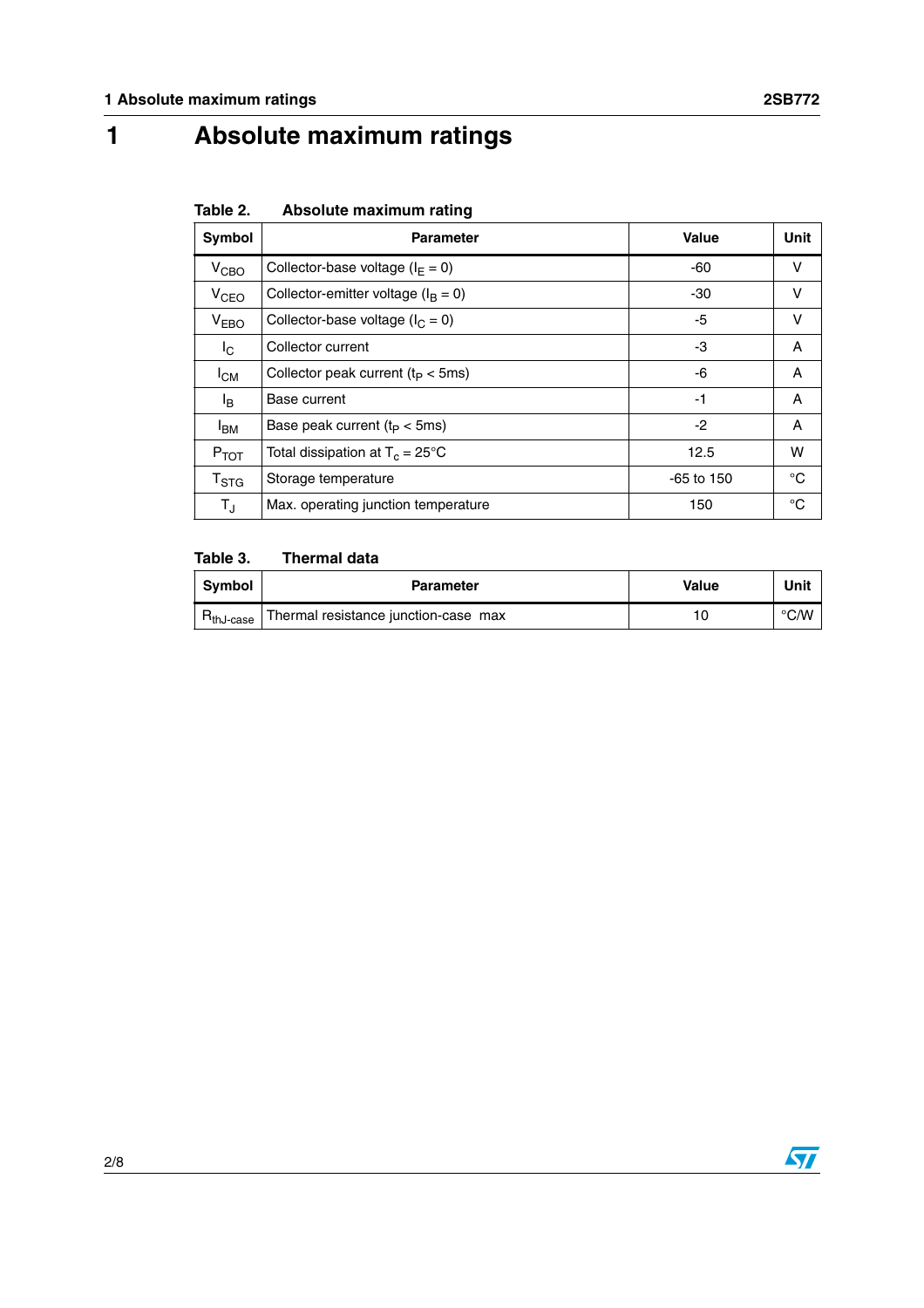# **2 Electrical characteristics**

 $(T_{\text{CASE}} = 25^{\circ} \text{C}$ ; unless otherwise specified)

| Symbol               | <b>Parameter</b>                                            | <b>Test conditions</b>                                                                                                   | Min.            | Typ. | Max.                       | Unit        |
|----------------------|-------------------------------------------------------------|--------------------------------------------------------------------------------------------------------------------------|-----------------|------|----------------------------|-------------|
| $I_{CES}$            | Collector cut-off current<br>$(V_{BF} = 0)$                 | $V_{CF} = -60 V$                                                                                                         |                 |      | $-10$                      | μA          |
| $I_{CEO}$            | Collector cut-off current<br>$(I_{\rm B} = 0)$              | $V_{CF}$ = -30 V                                                                                                         |                 |      | $-100$                     | μA          |
| $I_{EBO}$            | Emitter cut-off current<br>$(I_C = 0)$                      | $V_{FB}$ = -5 V                                                                                                          |                 |      | $-10$                      | μA          |
| $V_{(B_1^R)$ CEO     | Collector-emitter breakdown<br>voltage<br>$(I_{\rm B} = 0)$ | $I_C = -10$ mA                                                                                                           | $-30$           |      |                            | V           |
| $V_{(BR)CBO}$        | Collector-base breakdown<br>voltage<br>$(I_F = 0)$          | $I_C = -100 \mu A$                                                                                                       | -60             |      |                            | v           |
| $V_{(BR)EBO}$        | Emitter-base breakdown<br>voltage<br>$(I_C = 0)$            | $I_F = -100 \mu A$                                                                                                       | -5              |      |                            | v           |
| $V_{CE(sat)}$<br>(1) | Collector-emitter saturation<br>voltage                     | $I_C = -1 \text{ A}$ $I_B = -50 \text{ mA}$<br>$I_C = -2 A$ $I_B = -100 mA$<br>$I_C = -3 A$ $I_B = -150 mA$              |                 |      | $-0.4$<br>$-0.7$<br>$-1.1$ | v<br>v<br>V |
| $V_{BE(sat)}$<br>(1) | Base-emitter saturation<br>voltage                          | $I_C = -2 A$ $I_B = -100 mA$                                                                                             |                 |      | $-1.2$                     | V           |
| $h_{FE}$             | DC current gain                                             | $I_C = -100$ mA<br>$V_{CF} = -2 V$<br>$V_{CF} = -1 \text{ A}$ $V_{CF} = -2 \text{ V}$<br>$V_{CF} = -3 A$ $V_{CF} = -2 V$ | 100<br>80<br>30 |      | 300                        |             |
| $f_T$                | <b>Transition frequency</b>                                 | $V_{CF} = -10 V$<br>$I_C = -0.1$                                                                                         |                 | 100  |                            | <b>MHz</b>  |

#### **Table 4. Electrical characteristics**

1. Pulsed duration = 300 ms, duty cycle  $\leq 1.5\%$ .

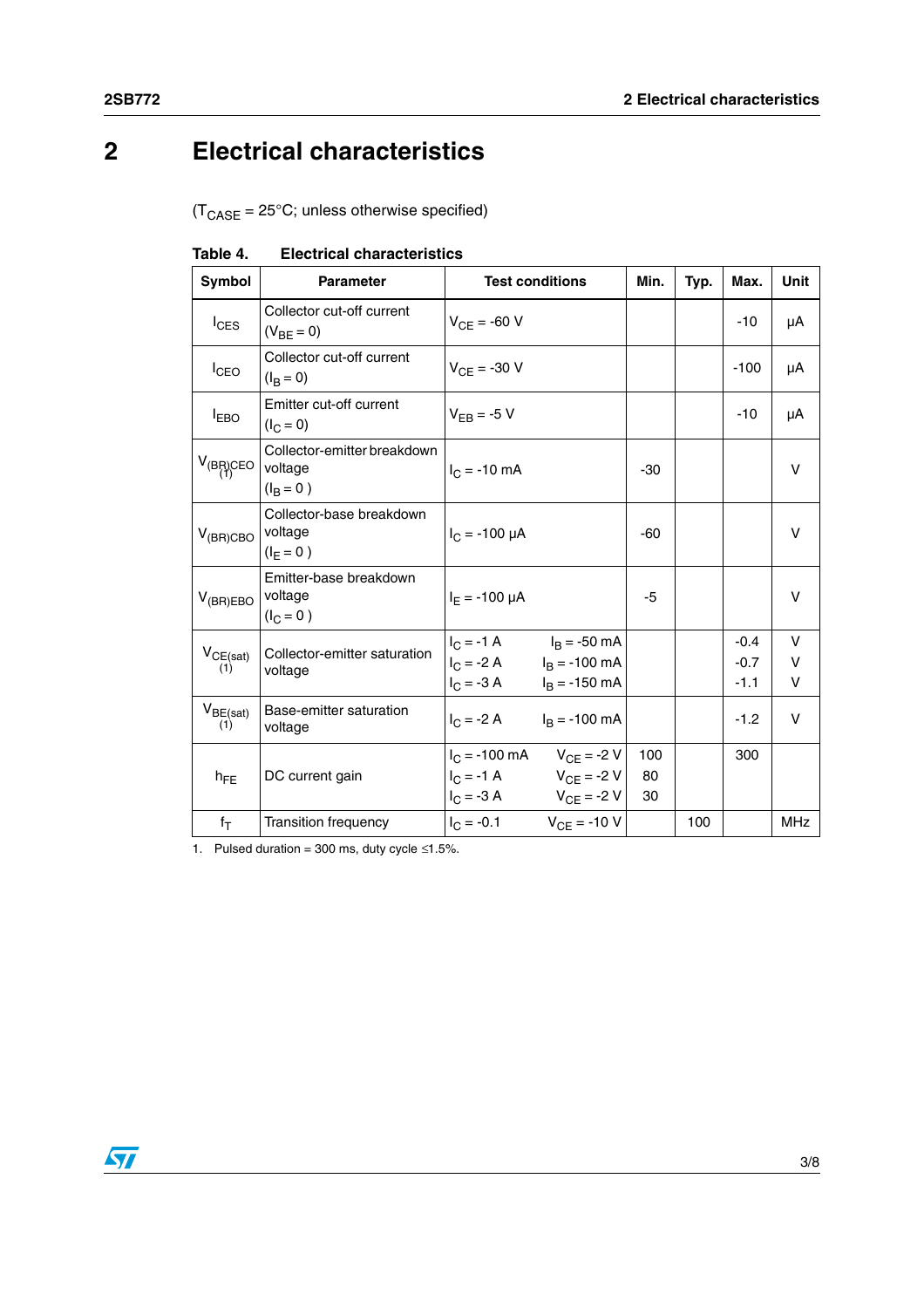### **2.1 Typical characteristics (curves)**





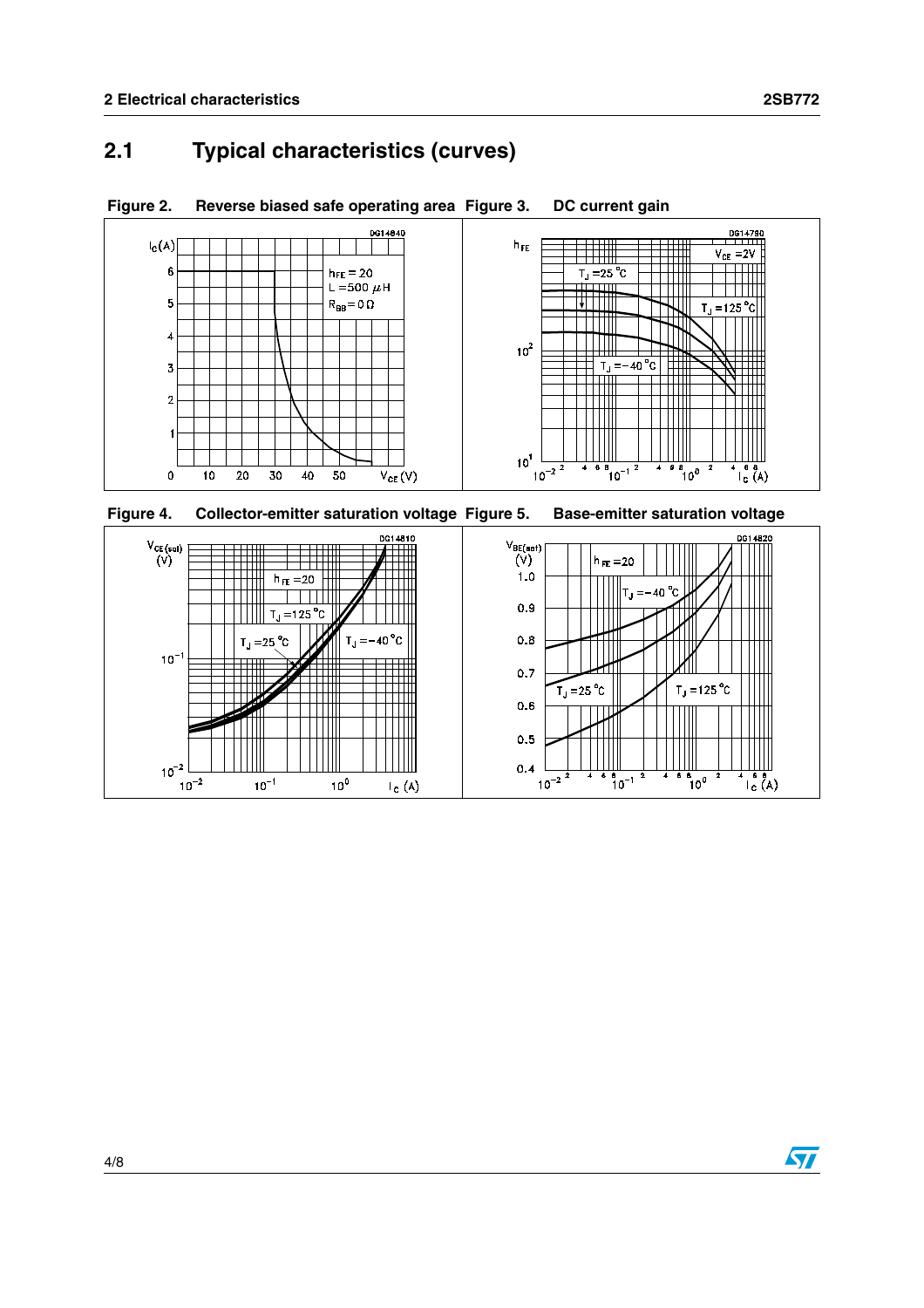# **3 Package mechanical data**

In order to meet environmental requirements, ST offers these devices in ECOPACK® packages. These packages have a Lead-free second level interconnect . The category of second level interconnect is marked on the package and on the inner box label, in compliance with JEDEC Standard JESD97. The maximum ratings related to soldering conditions are also marked on the inner box label. ECOPACK is an ST trademark. ECOPACK specifications are available at: www.st.com

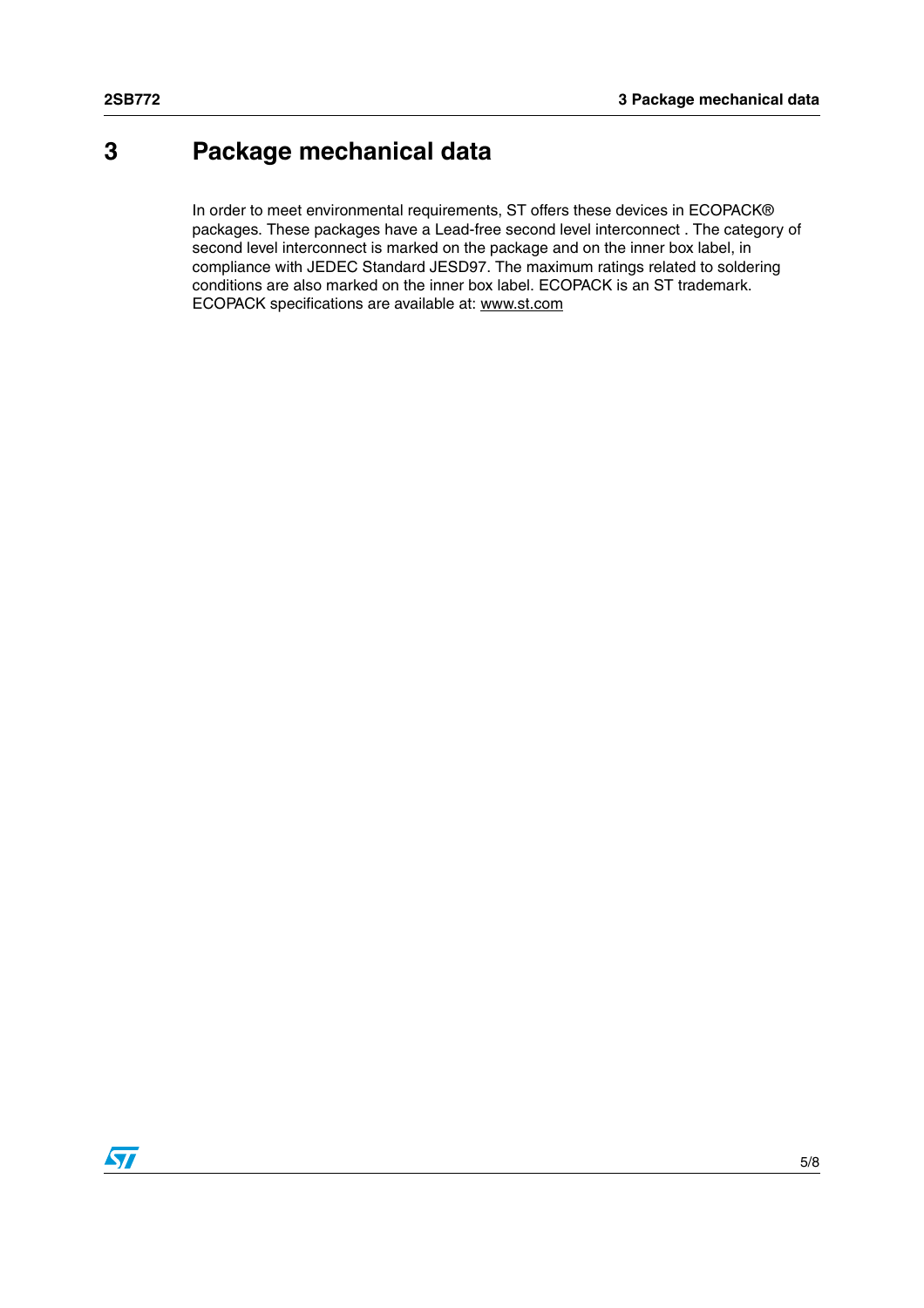| SOT-32 (TO-126) mechanical data |      |            |       |  |
|---------------------------------|------|------------|-------|--|
| DIM.                            |      | mm.        |       |  |
|                                 | MIN. | <b>TYP</b> | MAX.  |  |
| Α                               | 2.4  |            | 2.9   |  |
| B                               | 0.64 |            | 0.88  |  |
| <b>B1</b>                       | 0.39 |            | 0.63  |  |
| D                               | 10.5 |            | 11.05 |  |
| E                               | 7.4  |            | 7.8   |  |
| e                               | 2.04 | 2.29       | 2.54  |  |
| e <sub>1</sub>                  | 4.07 | 4.58       | 5.08  |  |
| L                               | 15.3 |            | 16    |  |
| $\mathsf P$                     | 2.9  |            | 3.2   |  |
| Q                               | 8    |            |       |  |
| Q1                              | 1    |            | 1.52  |  |
| H2                              |      | 2.15       |       |  |
| J.                              | 2    |            |       |  |

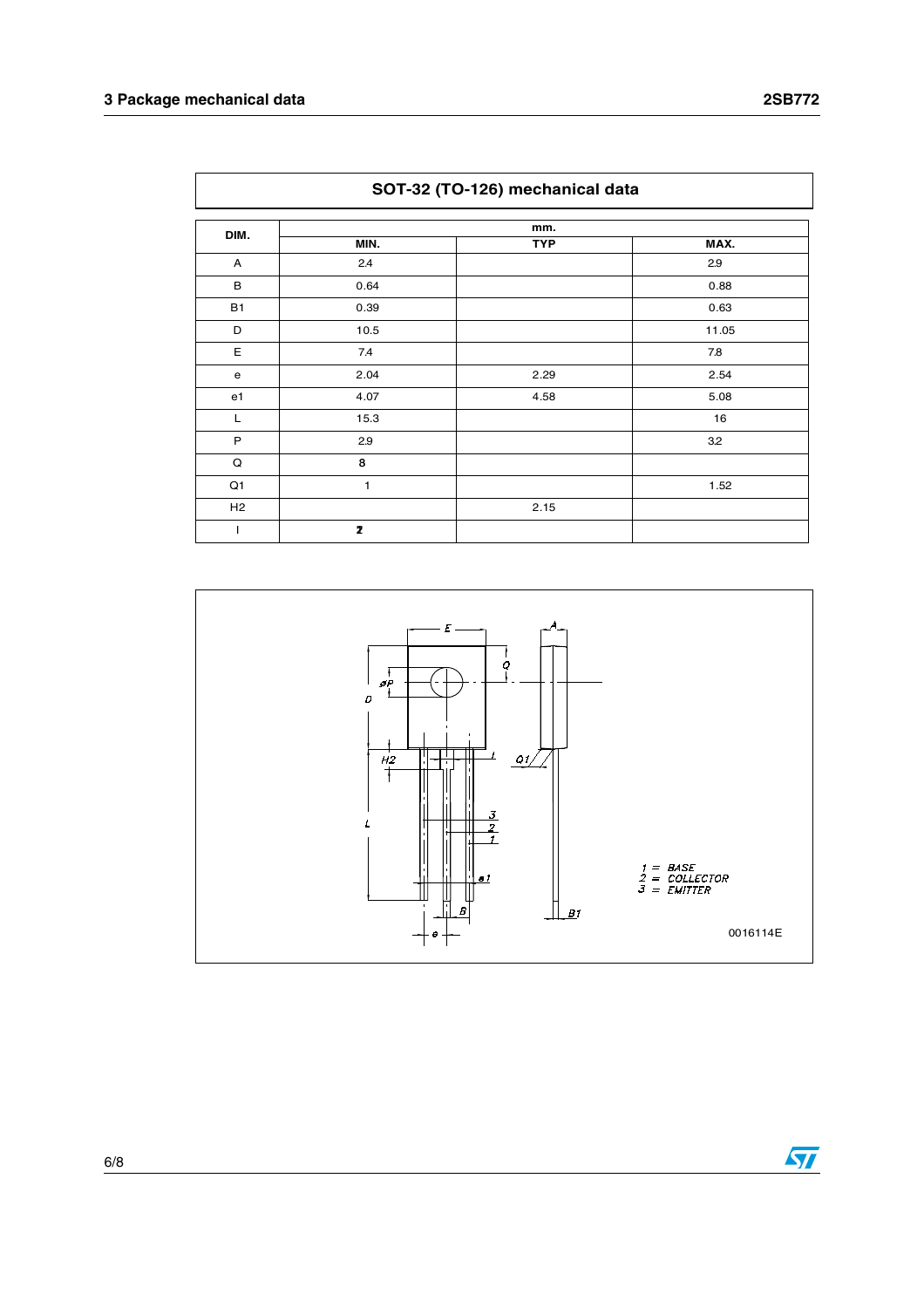# **4 Revision History**

**Table 5. Document revision history**

| Date        | <b>Revision</b> | Changes                     |
|-------------|-----------------|-----------------------------|
| 09-Sep-2005 |                 | Final version. New template |
| 02-Oct-2007 | 3               | Updated mechanical data     |